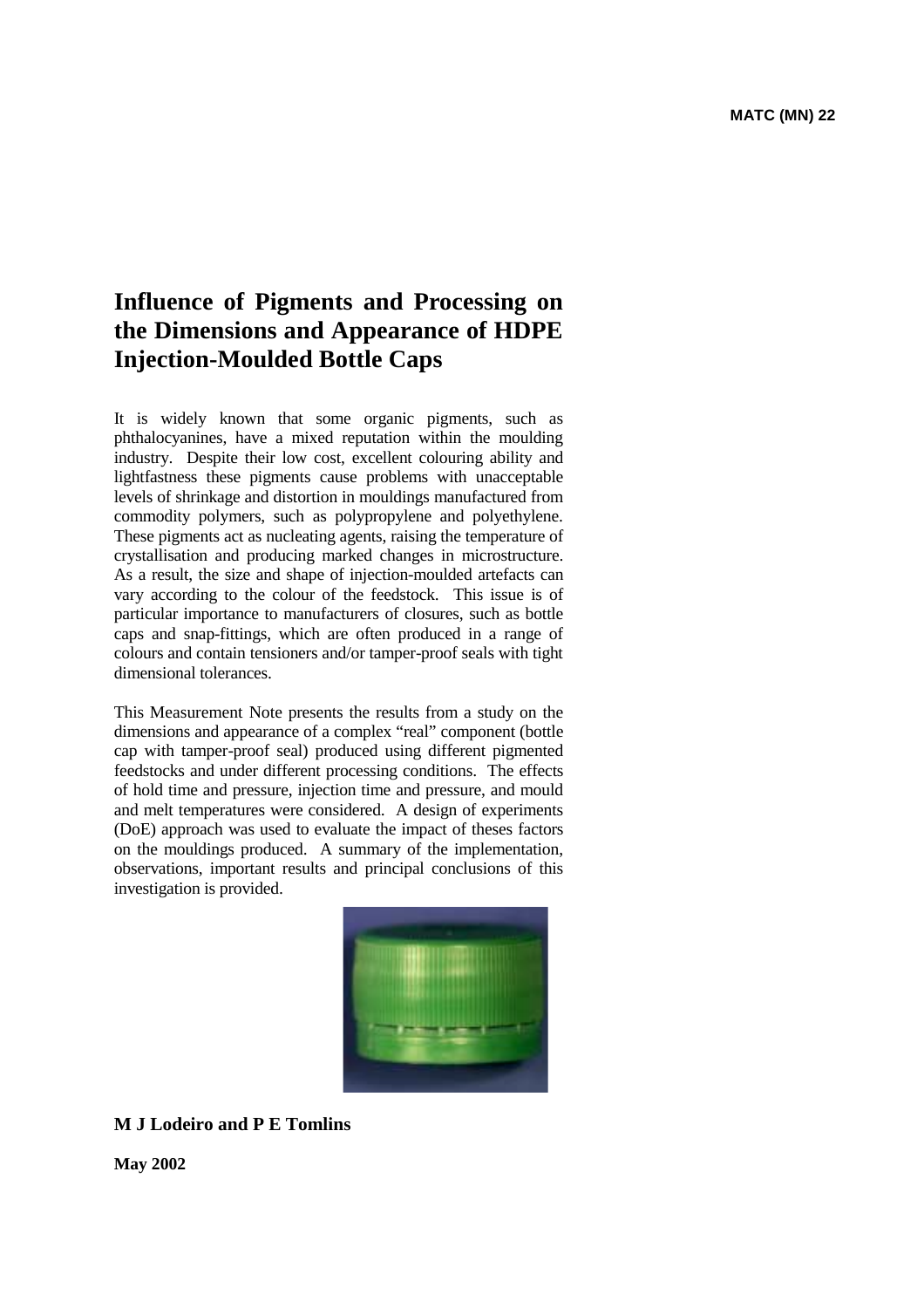## **INTRODUCTION**

Some organic pigments, such as phthalocyanines, have a reputation within the moulding industry for causing problems with unacceptable levels of shrinkage and distortion in mouldings manufactured from commodity polymers [1].

Several organic pigments have been shown to affect the crystallisation behaviour of polyolefins [2, 3] by acting as nucleating agents, raising the temperature at which crystallisation occurs and the nature (size and number) of the spherulites formed. Thus, the size and shape of injectionmoulded artefacts can vary according to the colour of the feedstock.

This issue is of particular importance to manufacturers of closures which are often produced in a range of colours and require tight dimensional tolerances (<2%) to ensure functionality. Often, parts manufactured from feedstock containing different pigments have such widely different shrinkages that they no longer comply with design specifications.

The main causes of shrinkage are:

- volume changes during solidification
- crystallisation
- orientation.

Dimensional stability causes additional problems in continuous production cycles where excessive shrinkage of the moulding onto the mould tool can cause machines to jam. Solutions devised to accommodate this include:

- increasing the speed of ejection (pins/ compressed air)
- annealing in the mould.

This often leads to other problems, such as:

- localised distortion of the mouldings
- damage to sensitive features (e.g tamperproof ring)
- increased cycle time and reduced productivity.

Statistically significant links have previously been demonstrated between both pigments and processing and the shrinkage/distortion of a simple plate moulding [4, 5, 6]. The behaviour of simple geometries is easily assessed but is often unrepresentative of industrially relevant mouldings. In this study, the effects of pigments and processing conditions on the size, shape and appearance of complex components are determined.

#### **IMPLEMENTATION**

#### **Moulding Geometry**

A split-thread bottle cap with pilfer-band, ∅30 mm x 20 mm tall, shown in Figure 1, was chosen as an example of a "real" component. The mouldings are characterised on the basis of the following properties:

- •weight
- thickness
- colour intensity
- top flatness
- diameter
- cylindricity
- thread pitch and depth.



**Figure 1 - Detailed moulding geometry.** 

## **Materials**

Caps were moulded from HDPE (BP Rigidex) with three pigments, in addition to the unpigmented material used as a reference, at a pigment concentration of 0.6 wt% (+ 0.2 wt% slip), detailed in Table 1.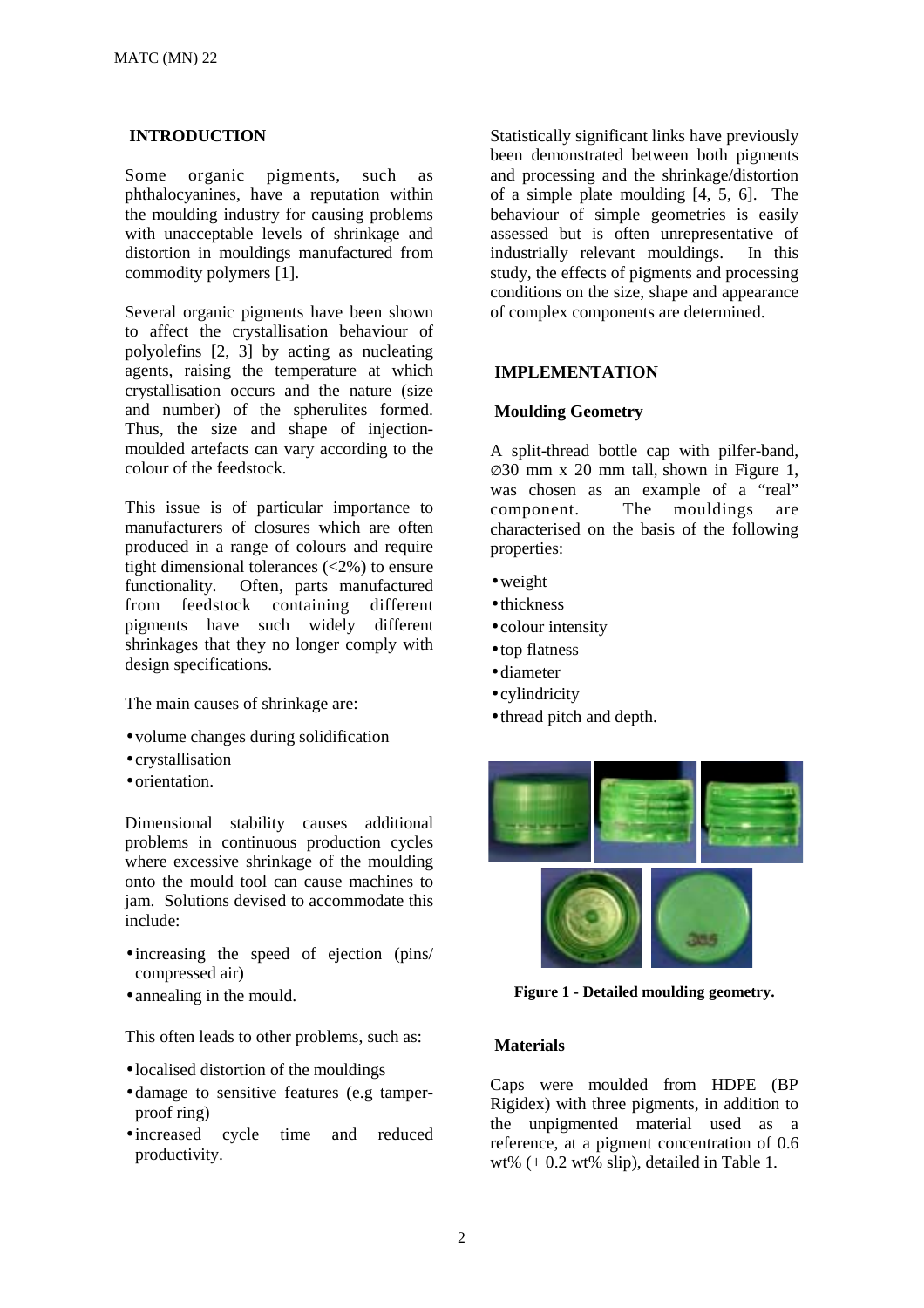| <b>Pigments</b>                           | Code      | <b>Type</b>       |
|-------------------------------------------|-----------|-------------------|
| Phthalocyanine green                      | МB        | Solid masterbatch |
| Phthalocyanine green                      | Pigment A | Liquid colorant   |
| Blue and heat stable<br>yellow (combined) | Pigment B | Liquid colorant   |

**Table 1 – Pigment Details**

## **Processing Variables**

The influence of a number of processing factors on the mouldings was considered:

- injection time
- injection pressure
- holding pressure
- holding time
- melt temperature
- mould temperature of hot external surface.

A suitable processing window was determined within which several discrete levels were selected as target values to be achieved for individual mouldings, as shown in Table 2.

**Table 2 – Processing Window and Targets.**

| <b>Processing</b><br><b>Variable</b> | Window<br>Size | <b>Target Values</b> |               |      |  |
|--------------------------------------|----------------|----------------------|---------------|------|--|
| Inj time $(\%$ of max)               | $80 \pm 5$     | 75                   | 80            | 85   |  |
| Inj press (bar)                      | $90 \pm 30$    | 65                   | 90            | 115  |  |
| Hold press (bar)                     | $0 - 100$      | 1                    | 50            | 100  |  |
| Hold time $(s)$                      | $0 - 5$        | 1                    | 3             | 5    |  |
| Melt temp $(^{\circ}C)$              | $245 \pm 25$   | 230                  | 245           | 260  |  |
| Mould temp $-$ HS ( $\rm{°C}$ )      | $65 \pm 10$    | 57<br>65             |               | 72   |  |
|                                      |                | Low                  | <b>Medium</b> | High |  |

A Boy 80M injection-moulding machine was used to mould the caps. Caps from one cavity of a four-cavity prototyping mould tool were used for the trials. The injection pressure was maintained at the target level along the whole length of the screw to avoid complications due to pressure gradients and the temperature of the hot runner feeds to each of the four cavities was set equal to the target melt temperature. The mould temperature on the cool internal surface of the cap and the cooling time were held constant throughout all the trials at  $14^{\circ}$ C and 6 s, respectively.

Unfortunately the practicalities of the injection-moulding process make it very difficult to ensure that the machine-set target values are actually met in the cavity for a variety of reasons:

- lowering the holding time reduces the cycle time and causes the cavity wall temperature to rise as the cooling circuits attempt to dissipate a higher heat flux
- shear heating of the melt as it flows through the hot runner becomes increasingly significant with decreasing injection time, increasing injection pressure or due to the increased viscosity associated with a decrease in the melt temperature
- short injection times can result in melt compression, the subsequent decompression of which can cause either backflow or add an extra contribution to the holding pressure.

Virgin HDPE was used to purge the barrel between successive pigment changes. For each batch of moulded caps, the injectionmoulding machine was allowed to run through at least five moulding cycles before conditions were deemed to be sufficiently stable for sample collection. Five caps were then produced for each set of conditions.

#### **Trial Design**

To consider all possible combinations of each factor investigated in this study, at each target value, in a full factorial array would require a very large number of runs, i.e. 972. This task can be made more manageable by using a design of experiments (DoE) approach which enables the selection of a statistically significant fractional subset of the full array (this can be achieved using commercial software), thus only a small number of factor combinations are considered.

The size of this array can be increased slightly to include interactions between factors which provide further important information on which of the variables are interrelated (i.e. have a greater influence in conjunction with another factor than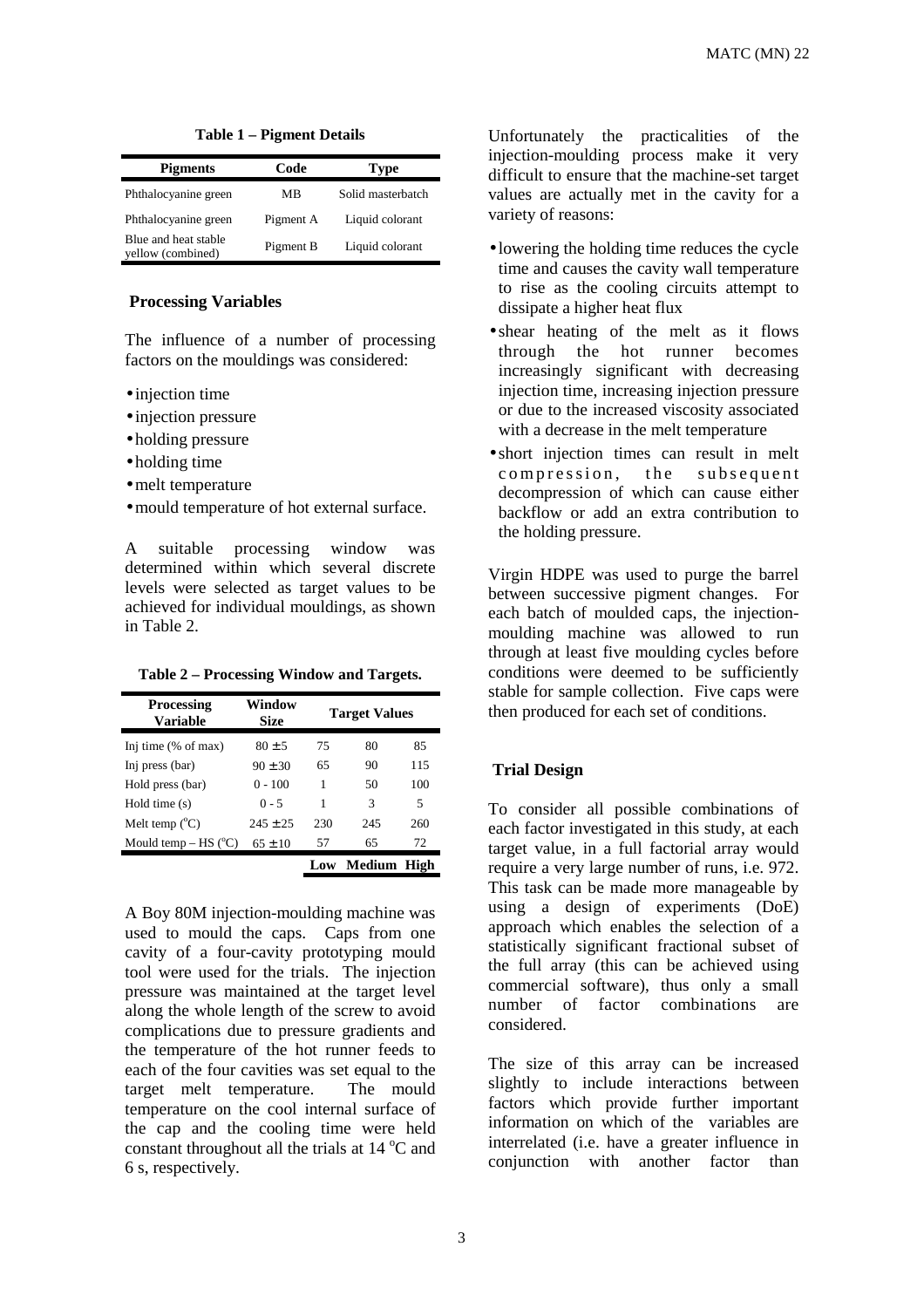| Run                     | <b>Hold</b>  | Hold | Mould<br>Time   Press   Temp HS   Temp   Press   Time | Melt         | Inj          | Inj          |
|-------------------------|--------------|------|-------------------------------------------------------|--------------|--------------|--------------|
| 1                       | m            | h    | m                                                     | m            | $\mathbf{1}$ | h            |
| $\overline{\mathbf{c}}$ | h            | m    | m                                                     | 1            | $\mathbf{1}$ | m            |
| 3                       | m            | h    | m                                                     | m            | $\mathbf{1}$ | $\mathbf{1}$ |
| $\overline{\mathbf{4}}$ | m            | m    | h                                                     | $\mathbf{1}$ | m            | h            |
| 5                       | m            | 1    | m                                                     | m            | $\mathbf{1}$ | 1            |
| 6                       | 1            | m    | m                                                     | h            | 1            | m            |
| 7                       | $\mathbf{1}$ | 1    | m                                                     | $\mathbf{1}$ | m            | m            |
| 8                       | m            | 1    | h                                                     | m            | h            | m            |
| 9                       | m            | h    | h                                                     | m            | h            | m            |
| 10                      | h            | 1    | m                                                     | h            | m            | m            |
| 11                      | m            | m    | m                                                     | m            | m            | m            |
| 12                      | m            | h    | 1                                                     | m            | h            | m            |
| 13                      | h            | h    | m                                                     | h            | m            | m            |
| 14                      | m            | m    | h                                                     | h            | m            | $\mathbf{1}$ |
| 15                      | h            | m    | 1                                                     | m            | m            | 1            |
| 16                      | $\mathbf{1}$ | m    | m                                                     | h            | h            | m            |
| 17                      | m            | 1    | h                                                     | m            | 1            | m            |
| 18                      | m            | m    | h                                                     | $\mathbf{1}$ | m            | 1            |
| 19                      | m            | m    | h                                                     | h            | m            | h            |
| 20                      | m            | 1    | 1                                                     | m            | 1            | m            |
| 21                      | m            | 1    | m                                                     | m            | $\mathbf{1}$ | h            |
| 22                      | h            | m    | m                                                     | $\mathbf{1}$ | h            | m            |
| 23                      | $\mathbf{1}$ | h    | m                                                     | 1            | m            | m            |
| 24                      | $\mathbf{1}$ | m    | 1                                                     | m            | m            | h            |
| 25                      | m            | 1    | $\mathbf{1}$                                          | m            | h            | m            |

**Table 3 – Design Matrix**

individually). The final D-optimal design is listed in Table 3 with the low, medium and high target values. These runs were repeated for each additional pigmented feedstock.

Several other factors may play a role but can not be controlled. These include:

- variations in target processing value within mould cavity (shear heating raises melt and mould temperatures, freeze-off shields hold pressure, etc)
- ejection air pressure
- amount and type of additives in different pigment formulations
- accumulation of slip residue in the mould cavity
- •material degradation at high temperatures
- post-ejection cooling.

## **Moulding Trials**

A pigmented trefoil pattern was observed when a new pigment was introduced following a virgin material purge, shown in Figure 2 (left). It is thought that the triangular internal structural support within the tip of the triverted hot runner, feeding each centre-gated cavity, is responsible. Residual traces of pigment after extensive purging with virgin material, seen in Figure 2 (right), also suggest that pigmented material is being trapped behind the tip.

This slow-release material may suffer some degree of degradation as a result of being held back for prolonged periods at high temperature. There is evidence to suggest that this type of degradation can play a significant role in the performance of the cap in-service, especially when used with pressurised containers, creating potentially weak regions prone to cracking or rupture when stressed.



**Figure 2 - Mould filling flow front patterns.** 

# **NB:**

- •*MOULD FRONTS*  It is important to recognise that this flow pattern exists in *all* caps produced by this particular hot runner design, irrespective of colour, but the effect is not usually visible because of a lack of colour contrast.
- •*COLOUR CHANGE*  On some occasions it was observed that changing the processing settings could produce a cap with a visible difference in colour despite being produced from an identical pigmented feedstock.

Although the DoE run order should ideally be completely randomised to isolate serial effects (e.g. accumulation of slip within mould), some compromise was required to reduce the duration, cost and environmental drift of machine settings in the trials. The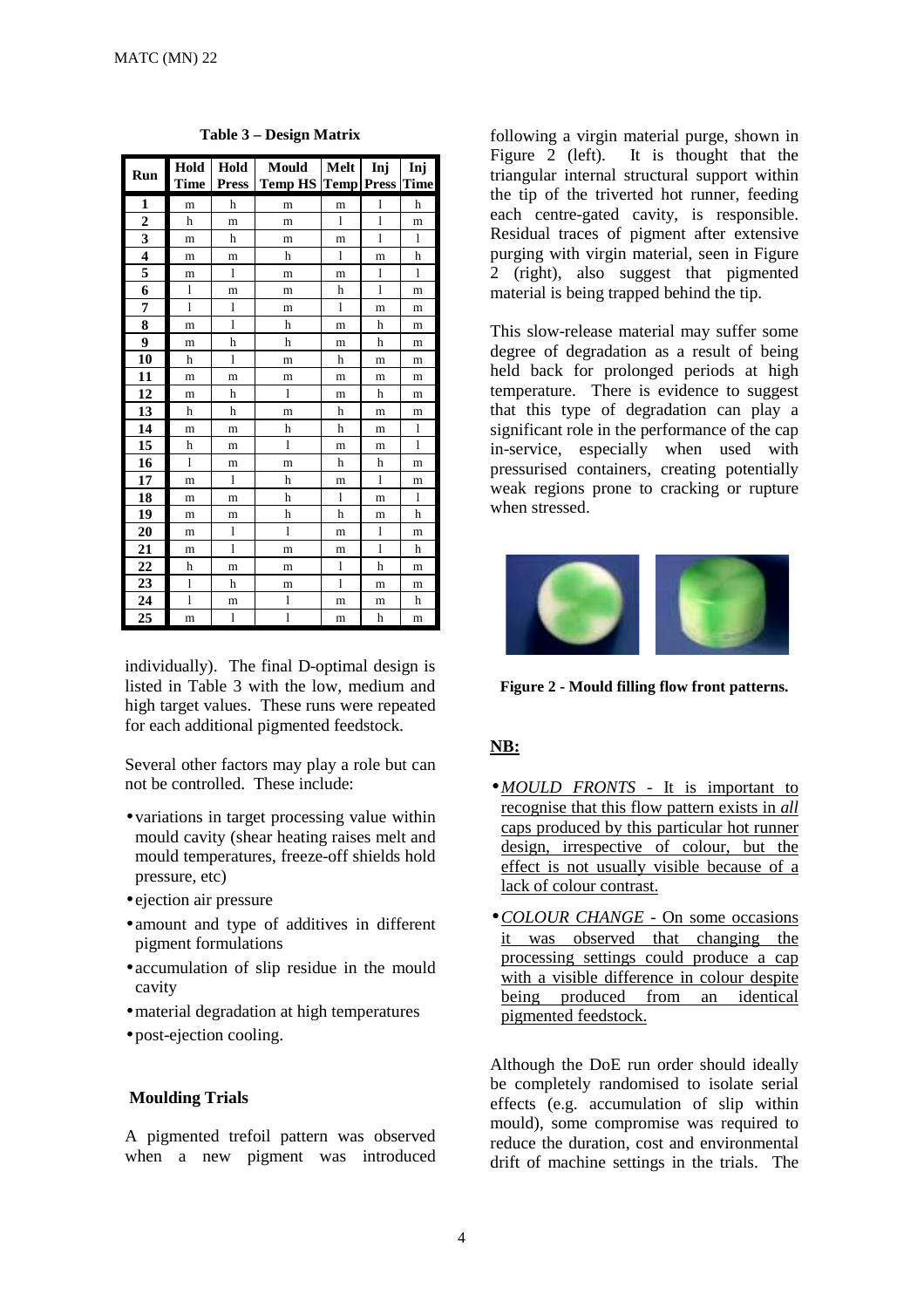following factors were grouped:

- pigment avoids frequent flushing to purge previous pigment and ensures no residual traces of previous pigment with changes
- replicates more efficient to produce identical runs consecutively
- •mould temperature difficult to control accurately
- melt temperature requires long stabilisation time.

## **MEASUREMENTS**

Once moulded, the caps were aged for several weeks to allow them to stabilise prior to measurement. Any changes in the cylindricity of the cap, its overall diameter or the screw thread pitch and depth have the potential to impair the quality of the seal formed between the cap and the bottle, and thus its in-service performance.

In this study the following quantities were chosen to be measured:

- •weight
- colour/intensity
- lid surface contours and thickness
- cap perimeter at three distances from the closed face
- screw thread profile.

## **Thickness**

The lid thickness was measured using a flatfaced micrometer at two positions on the cap, away from any raised moulding features, as indicated in Figure 3.



**Figure 3 - Thickness measurements, T1 & T2.** 

#### **Colour**

The colour of each cap was determined by measuring the spectral reflectance of the flat surface of the cap using a Spectra Flash 500 spectrophotometer. The spectrophotometer exposes a small area of the cap to a light source with a daylight colour temperature and compares the % reflectance within the visible spectrum (360-750 nm) to that of reference white and black colour tiles.

## **External Contours**

A Zeiss UPMC 550 coordinate measuring machine was used to interrogate the top surface and perimeter of the caps with a resolution of less than 1 µm in three orthogonal axes, using a 4 mm radius spherical ruby probe tip. All caps were oriented identically.

Height measurements of the top surface of the cap were made at 21 pre-specified positions distributed over the planar top surface of the cap, as depicted in Figure 4 (top). This was used to evaluate the contours and thus any distortion of the outer surface of the cap lid.



## **Figure 4 - CMM measurements: (top) flat face and (bottom) perimeter C1 to C3.**

Coordinate position measurements over 37 points distributed evenly around the circumference of the cap at a constant height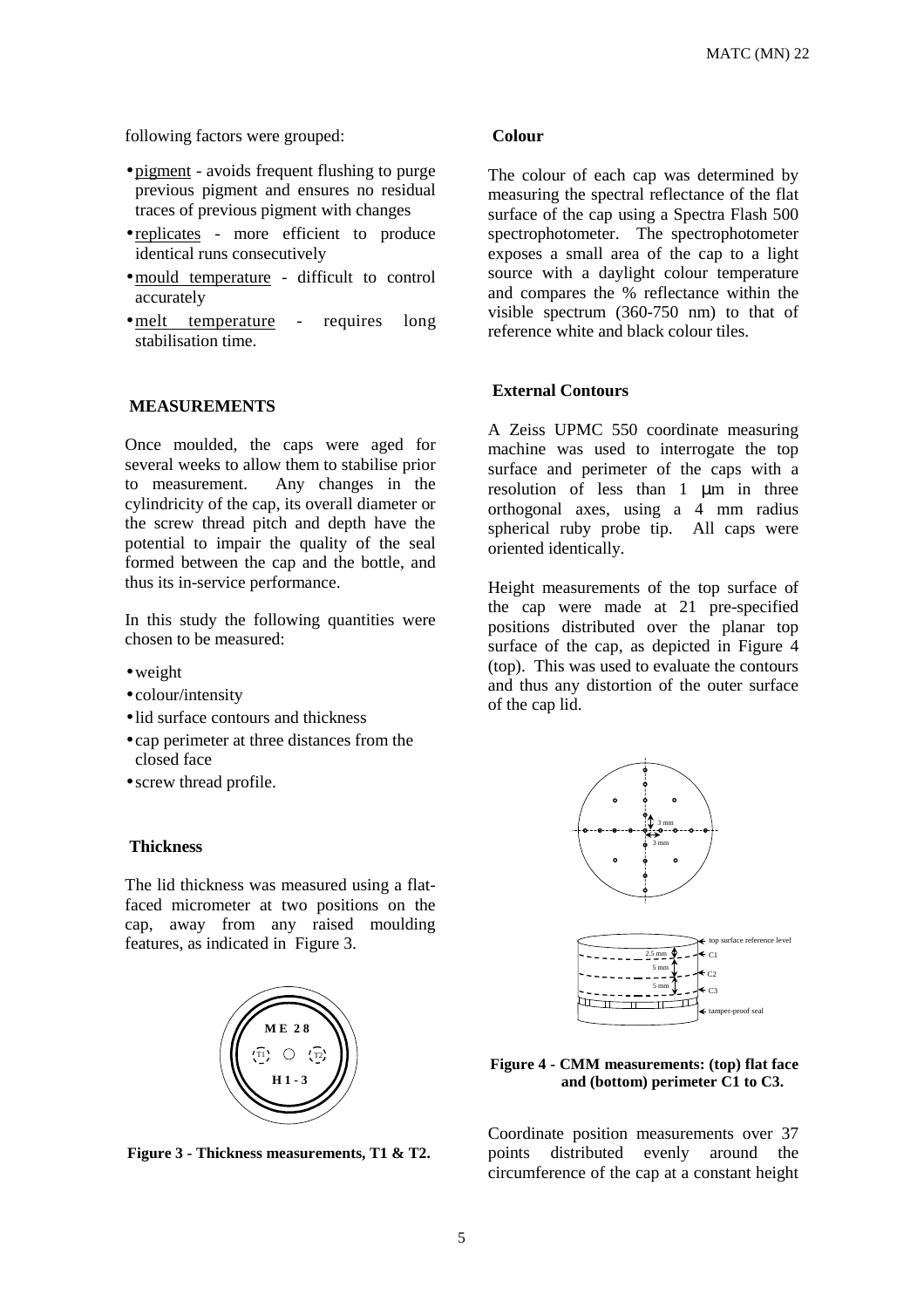were also made. These circumferential measurements were repeated at three prespecified heights, as shown in Figure 4 (bottom). This information was used to assess the shrinkage and distortion of the cap diameter with distance from the injection point.

## **Internal Contours**

A UBM laser profilometer with an ADA 3300 sensor unit was used to investigate the threads to a vertical resolution of 1 µm. A duplicate of the internal geometry of the cap was made using a synthetic rubber replicating compound, an example of which is shown in Figure 5 (left), in order to eliminate accessibility problems. Each profile consisted of height measurements with respect to the position along the scan line, distributed evenly over 801 points. These were repeated at three different positions, as shown in the diagram in Figure 5 (right). This information was used to assess the thread dimensions.



**Figure 5 - Thread measurements, S1 to S3.** 

Some of these data can then be used to calculate additional parameters, such as splay which provides a measure of the parallelism of the cap walls.

## **DATA ANALYSIS**

The profile and coordinate data from all the measurement techniques were initially reduced to a few values describing the main characteristic features of the caps. Subsequently, these quantities were compared and interpreted using:

- analysis of means (ANOM) used to rank the effect of pigment and processing variables on dimension and appearance measures (e.g. radius, weight or colour)
- analysis of variance (ANOVA) a statistical technique used to determine the significance of differences between populations and provide a measure of confidence in the trends observed with the means approach.

## **Analysis of Means**

This approach compares the mean measured property values at each level of a processing factor. The effect of injection time, for example, would be determined by dividing the dimension data into three groups representing low, medium and high injection times and evaluating the mean value of data within each group (i.e. the average). This approach only provides qualitative information relating processing variables to changes in dimensional stability. Interactions and statistical significance are obtained by analysing data with statistical methods (DoE and ANOVA).

**NB:** Care should be taken in examining plots of averaged data for each of the processing factors which can often suggest trends in the data which are not confirmed by the statistical analysis.

# *Ranking Order*

Using the median value of data within each group (i.e. the mid-value of all the data), to rank the effects of processing factors or pigment, limits the influence of outliers or asymmetry in the data. The median is less sensitive to extreme results than the mean and this makes it a better measure than the mean for highly skewed distributions (of which there was widespread evidence here).

**NB:** As with all statistical measures, both the mean and median values are estimated measures of the location of a population hence rankings based on either are simply guides to assist in the determination of the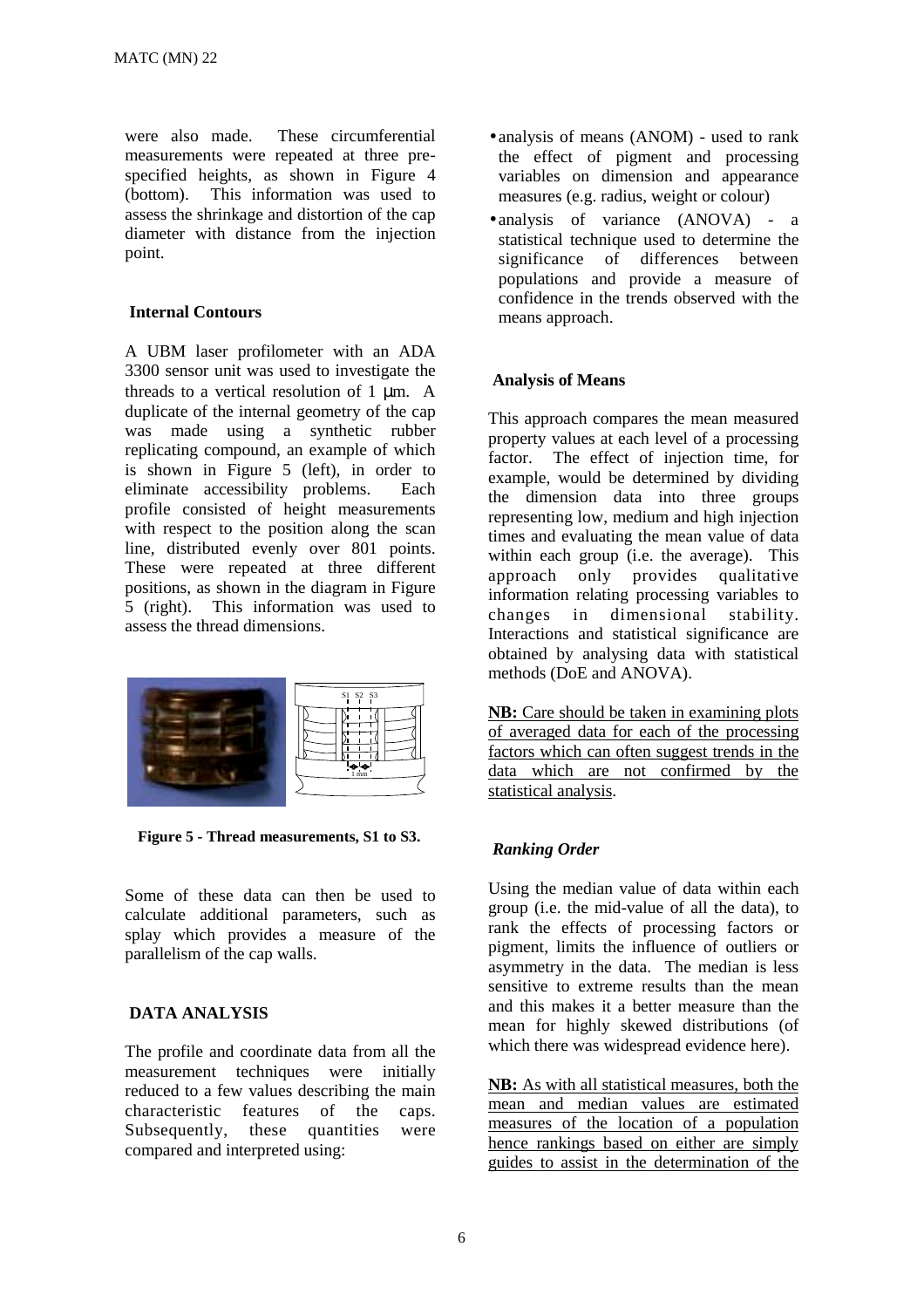importance of variables rather than being definitive.

#### **Analysis of Variance**

Each of the pigment and processing variables affect the measured data to different degrees. Some have no more influence than might be expected through experimental/random scatter. The variance in the data both within and between populations were analysed to draw conclusions about differences in the group means and the probability that these differences were due to treatment effects. A factor was considered significant if the hypothesis that its effect on the data was attributable to chance could be rejected with at least 95% confidence.

## **Data Reduction**

In order to determine the principal quantities defining the geometry of the cap from the data, some initial analysis was required. This was needed to reduce the information for statistical handling and comparison purposes, without losing valuable range data by averaging.

#### *Flat Lid Surface*

A least-squares tensor-product polynomial was fitted to the nominally plane surface of the cap. The flatness of the cap was estimated by determining the maximum orthogonal departure of the actual data from this least-squares plane.

## *Curved Cap Walls*

A least-squares approach was also used to fit a cylinder to the three circumferential passes representing the circular surface of the cap to determine the cap radius. The departure of the actual data from the ideal cylindrical form was then used as a measure of the lack of rotational symmetry of the cap.

The splay was estimated by comparing the

changes in diameter of the cylinder which can be fit to the perimeter measurements at three different heights along the cap.

## *Split Thread Section*

Alignment errors in the profilometer data were accounted for by fitting a pair of parallel minimum zone lines to the data. The thread pitch was thus defined as the separation between the two peaks lying on one of the lines and the thread depth was defined as the orthogonal separation between the two lines.

#### **RESULTS**

#### **Data Representation**

#### *CMM and Profile Data*

The geometric data was determined from the CMM external surface coordinates and thread profiles, typical examples of which are shown in Figures 6-8.

Figure 6 shows a bar chart representation of the coordinate sampling of the cap lid, with the zero plane indicating the least squares plane of best fit to the data.



**Figure 6 - Cap lid coordinates.** 

Figure 7 shows the perimeter/circumference coordinate sampling, C1 to C3 as described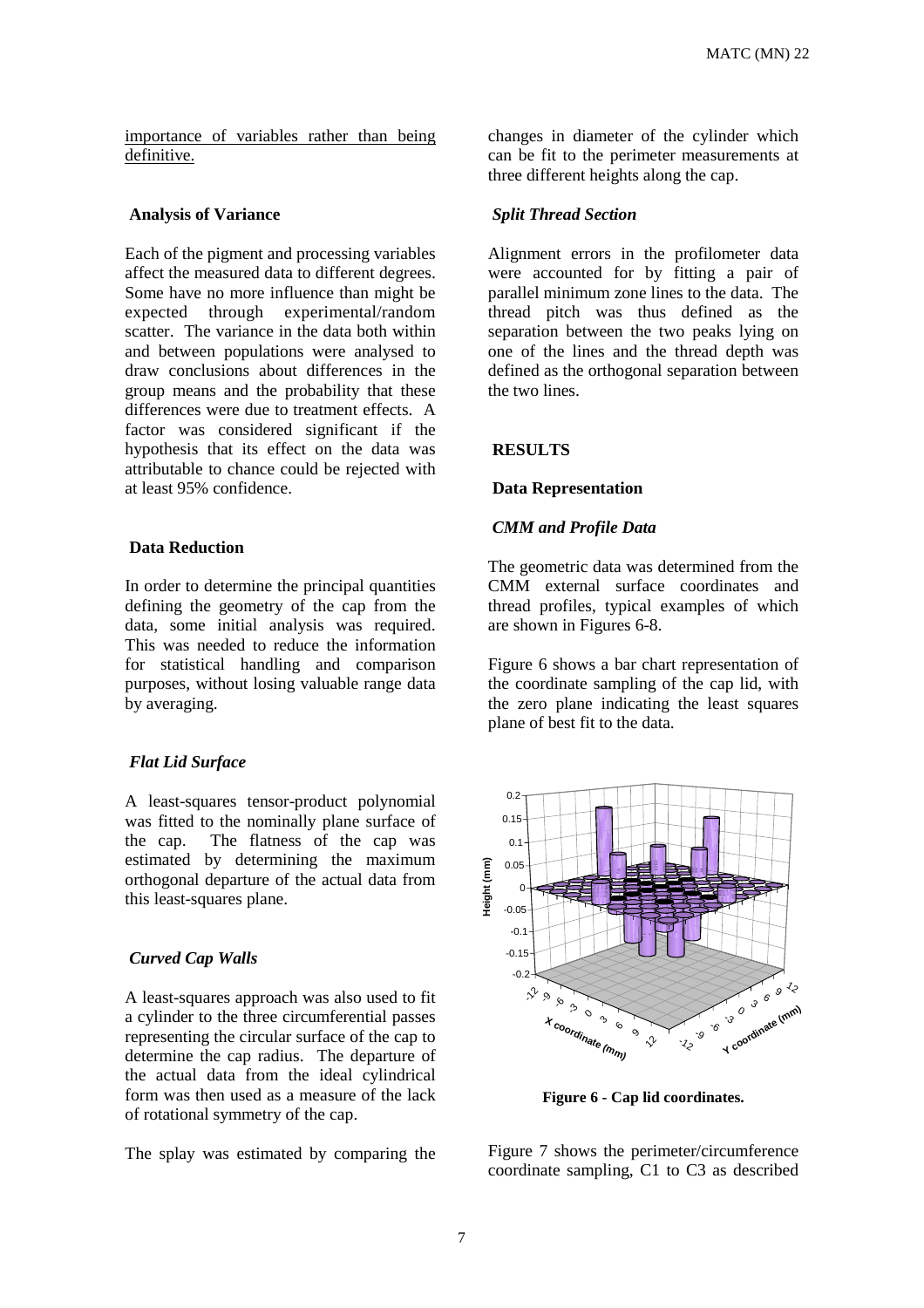in Figure 4, with the solid line representing a perfect ∅38 mm circle for comparison.

**NB:** This data includes an error due to the finite size of the contact probe  $(\emptyset 8 \text{ mm})$ , thus coordinates are overestimated by 4 mm in all axes.

Figure 8 shows both typical thread profiles



**Figure 7 - Cap perimeter coordinates.** 



## **Figure 8 - Raw laser profilometer data for different pigmented feedstocks.**

and the effect of pigmentation on the thread for nominally identical processing conditions.

Typical comparative data are shown in Table 4. Here, the mean and standard deviation for the principal measurements from batches of five replicate caps are presented. These batches were produced using identical processing conditions, namely all process variables set to the mid level target value. These data show the low scatter in characteristic quantities for caps produced within a single batch and also the effect of changing pigmentation only on the nature of the cap produced.

| Colour                          | <b>Pigment A</b>    | <b>MB</b>           | <b>Pigment B</b>    | <b>Virgin</b>       |
|---------------------------------|---------------------|---------------------|---------------------|---------------------|
| weight<br>(g)                   | $3.053 \pm 0.001$   | $3.052 \pm 0.001$   | $3.031 \pm 0.001$   | $3.040 \pm 0.001$   |
| thick1<br>(mm)                  | $1.707 \pm 0.002$   | $1.684 \pm 0.001$   | $1.689 \pm 0.001$   | $1.705 \pm 0.003$   |
| thick2<br>(mm)                  | $1.686 \pm 0.002$   | $1.664 \pm 0.001$   | $1.673 \pm 0.003$   | $1.686 \pm 0.002$   |
| flatness error                  | $0.081 \pm 0.008$   | $0.106 \pm 0.001$   | $0.111 \pm 0.006$   | $0.114 \pm 0.002$   |
| radius<br>(mm)                  | $19.178 \pm 0.001$  | $19.210 \pm 0.001$  | $19.142 \pm 0.004$  | $19.119 \pm 0.001$  |
| cylindricity error              | $2.68 \pm 0.02$     | $2.92 \pm 0.02$     | $2.54 \pm 0.01$     | $2.47 \pm 0.02$     |
| splay<br>(ratio)                | $0.9811 \pm 0.0001$ | $0.9801 \pm 0.0001$ | $0.9818 \pm 0.0001$ | $0.9827 \pm 0.0001$ |
| thread pitch<br>$(\mu m)$       | $3106 \pm 26$       | $3065 \pm 41$       | $3120 \pm 49$       | $3131 \pm 23$       |
| thread depth<br>$(\mu m)$       | $1212 \pm 9$        | $1218 \pm 5$        | $1205 \pm 5$        | $1208 \pm 8$        |
| colour peak<br>(% reflectance)  | $30.86 \pm 0.11$    | $26.74 \pm 0.33$    | $34.08 \pm 0.14$    | $38.22 \pm 0.15$    |
| colour intensity<br>(greyscale) | $48.02 \pm 0.08$    | $45.58 \pm 0.39$    | $47.63 \pm 0.26$    | $63.01 \pm 0.13$    |

**Table 4 – Cap Size, Shape and Colour Data**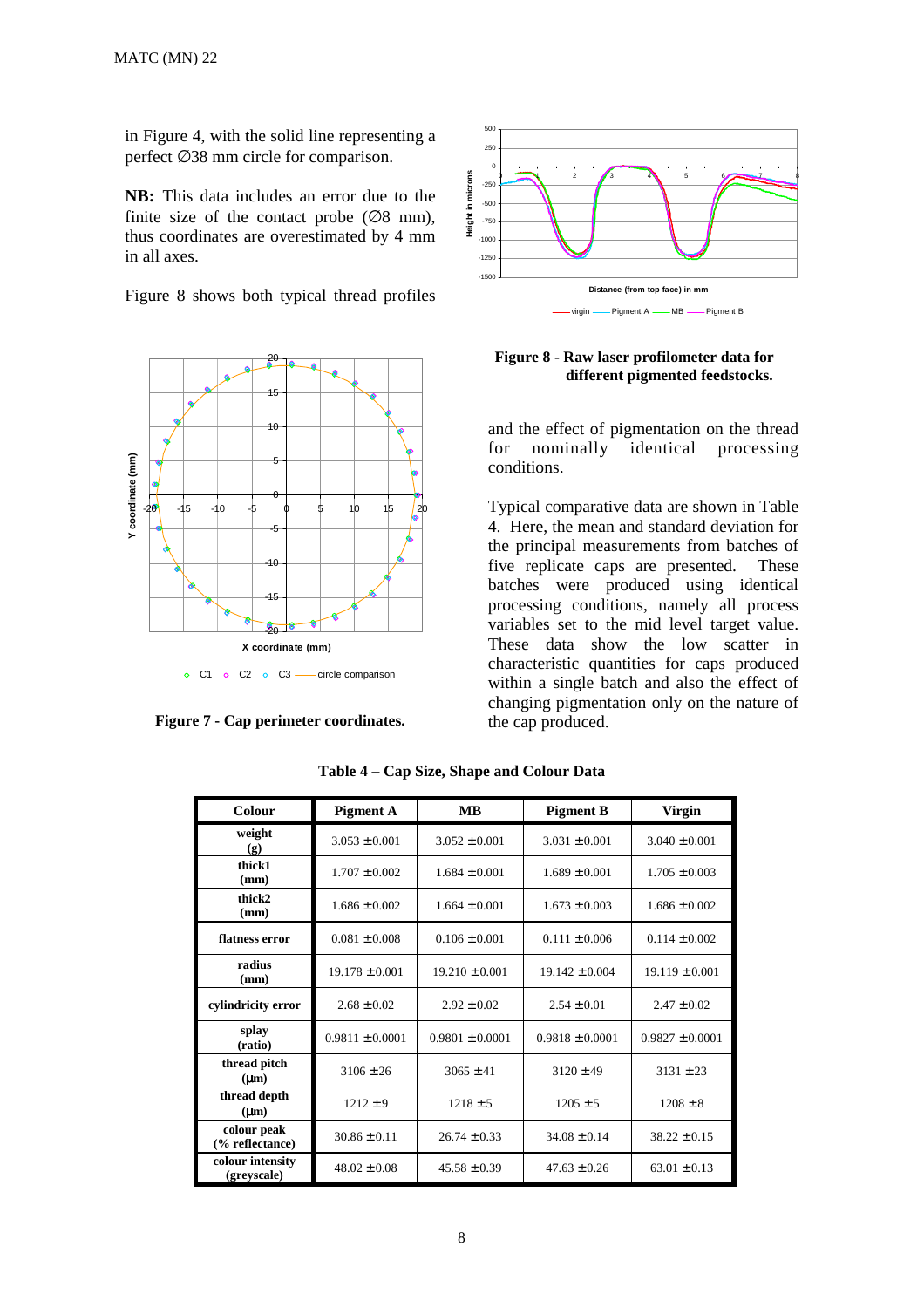#### *ANOM Plots*

ANOM plots were produced for each of the important cap dimensions which were measured directly or calculated from coordinate or profile data. Typical examples are shown in Figures 9 and 10.

In these plots, potential trends or optima can be seen as each process factor changes from low to high setting, as in Figure 9, or the effects of a change in the pigmentation used, as in Figure 10.

In both the ANOM plots filled symbols represent those relationships which are statistically significant (as determined from ANOVA results) and hollow symbols indicate trends which are subject to large scatter and are therefore unproven statistically.

## *Weight*

The cap weight is a measure of the quantity of material injected and retained within the moulding during the processing cycle. Using the cap weight as an example, it is apparent from Figure 9 that hold time, melt temperature and injection pressure have statistically proven influences on the cap weight and of those the hold time has by far the greatest effect. Some of the processing variables show linear relationships e.g. hold time and hold pressure, others show distinct optimum settings within the processing



**Figure 9 - ANOM plot of influence of process variables on cap weight.** 

window studied e.g. mould temperature. The global average for the cap weight of all the measured caps is indicated by a dashed line in this plot.

The influence of pigmentation on cap weight is shown in Figure 10. It can be seen that whilst pigment B changes the cap weight by more than the other feedstocks, the differences seen due to different pigments are not supported statistically.



**Figure 10 - ANOM plot of influence of pigment type on cap weight (g).** 

Further to these plots, other relationships can often be determined as shown in Figure 11. Here, as might logically be expected, the almost linear correlation between cap weight and lid thickness is evident.



**Figure 11 - Plot of weight against thickness for all individual caps.**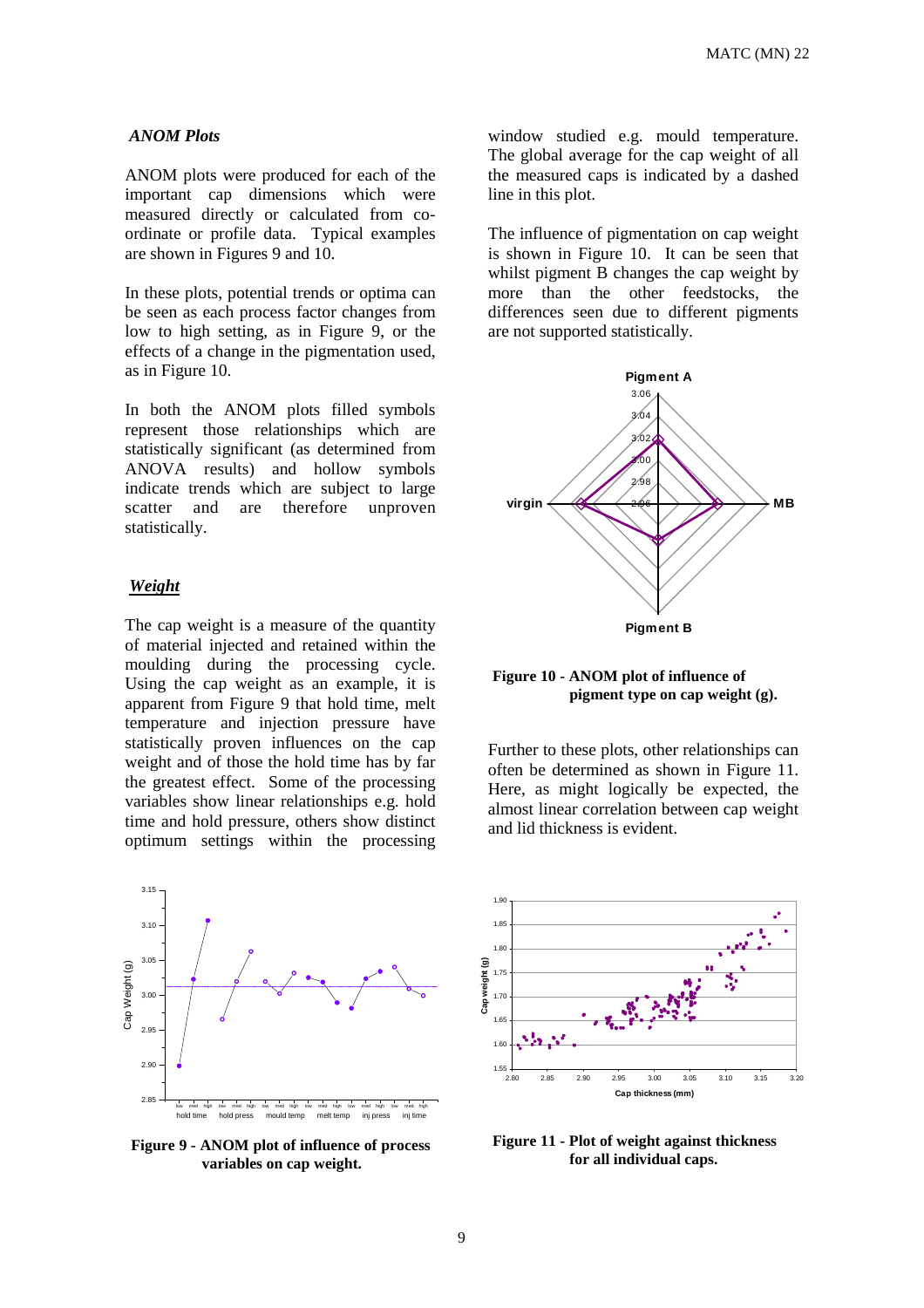#### *Appearance*

The colour of the cap is a measure of the percentage reflection of different visible wavelengths and is highly dependent on the specific pigment formulation used, shown in Figures 12 and 13.

Figure 12 shows the raw spectral data for each of the green pigments used in the study, from caps produced under identical processing conditions. The reflectance at the peak in the colour spectrum was taken as one measure of appearance and the greyscale level (lightness where black = 0 and white  $= 100$ ) as another.



**Figure 13 - ANOM plot of influence of pigment on colour intensity (greyscale).** 



**Figure 12 - Typical raw data colour spectra for different green pigments.** 

More surprisingly, it was found that changing processing conditions also changed the colour of the cap, as highlighted in Figure 14. This has implications when colour-matching new products, pigment formulations or materials to old ones that may require different process settings.

## *Radius*

Figure 15 shows the changes in the diameter profiles of the cap walls with different pigment formulations. These caps were produced using identical processing conditions, namely all process variables set to the mid level target value.



**Figure 14 - ANOM plot of influence of process variables on colour intensity.**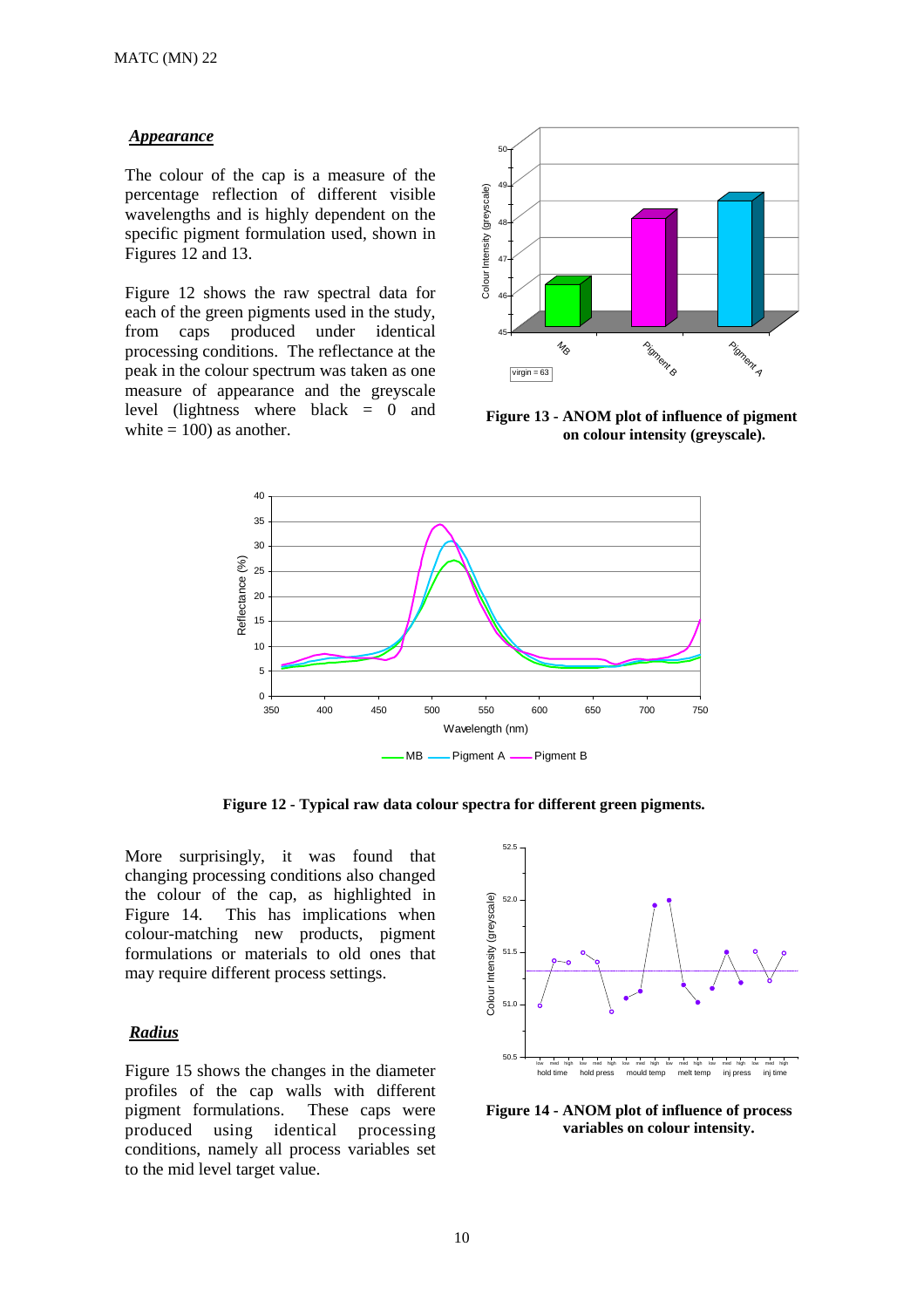

**Figure 15 - Curved cap wall profiles for different pigments.** 

This plot also shows that changing pigment type alone can alter a vital closure dimension, e.g. changing from virgin to MB pigment produces and an overall increase in cap diameter, possibly causing the moulding to fall outside required tolerances.

## **DoE Results Summary**

From the factors considered in this study, the statistically significant factors and interactions influencing the appearance and dimensions of bottle cap mouldings are presented in Table 5 (upper and lower, respectively). The influence on the principal cap dimensions of the individual factors and interactions is summarised.

|  |  | Table 5 – Statistically Significant Factors (upper) and Interactions (lower) |  |  |  |
|--|--|------------------------------------------------------------------------------|--|--|--|
|--|--|------------------------------------------------------------------------------|--|--|--|

| Parameter          | Pigment | <b>Hold Time</b> | <b>Hold Press</b> | <b>Mould Temp-HS</b> | <b>Melt Temp</b> | <b>Inj Press</b> | <b>Inj</b> Time |
|--------------------|---------|------------------|-------------------|----------------------|------------------|------------------|-----------------|
| weight             |         |                  |                   |                      |                  |                  |                 |
| thick1             |         |                  |                   |                      |                  |                  |                 |
| thick2             |         |                  |                   |                      |                  |                  |                 |
| flatness error     |         |                  |                   |                      |                  |                  |                 |
| radius             |         |                  |                   |                      |                  |                  |                 |
| cylindricity error |         |                  |                   |                      |                  |                  |                 |
| splay              |         |                  |                   |                      |                  |                  |                 |
| thread pitch       |         |                  |                   |                      |                  |                  |                 |
| thread depth       |         |                  |                   |                      |                  |                  |                 |
| colour peak        |         |                  |                   |                      |                  |                  |                 |
| colour intensity   |         |                  |                   |                      |                  |                  |                 |

| Parameter          | pigment<br>× | pigment<br>×<br>hold press melt temp | pigment<br>$\boldsymbol{\mathsf{x}}$<br><i>inj press</i> | hold press<br>×<br>melt temp | melt temp<br>×<br>inj time | melt temp<br>$\boldsymbol{\mathsf{x}}$<br>inj press | hold press<br>×<br><i>inj press</i> | hold press<br>×<br>inj time | mould temp<br>×<br><i>inj</i> press |
|--------------------|--------------|--------------------------------------|----------------------------------------------------------|------------------------------|----------------------------|-----------------------------------------------------|-------------------------------------|-----------------------------|-------------------------------------|
| weight             |              |                                      |                                                          |                              |                            |                                                     |                                     |                             |                                     |
| thick1             | ✓            |                                      |                                                          | V                            |                            |                                                     |                                     |                             |                                     |
| thick2             |              |                                      |                                                          | v                            |                            |                                                     |                                     |                             |                                     |
| flatness error     | ✓            | $\checkmark$                         |                                                          |                              |                            |                                                     | v                                   |                             |                                     |
| radius             | ✔            |                                      |                                                          |                              |                            |                                                     |                                     |                             |                                     |
| cylindricity error |              |                                      |                                                          |                              |                            |                                                     | v                                   |                             |                                     |
| splay              | ✓            |                                      |                                                          |                              |                            |                                                     |                                     |                             |                                     |
| thread pitch       |              |                                      |                                                          |                              |                            |                                                     |                                     |                             |                                     |
| thread depth       |              |                                      |                                                          | ✓                            |                            |                                                     | ✓                                   |                             |                                     |
| colour peak        |              |                                      |                                                          |                              |                            |                                                     |                                     |                             |                                     |
| colour intensity   | ✓            |                                      |                                                          |                              |                            |                                                     |                                     |                             |                                     |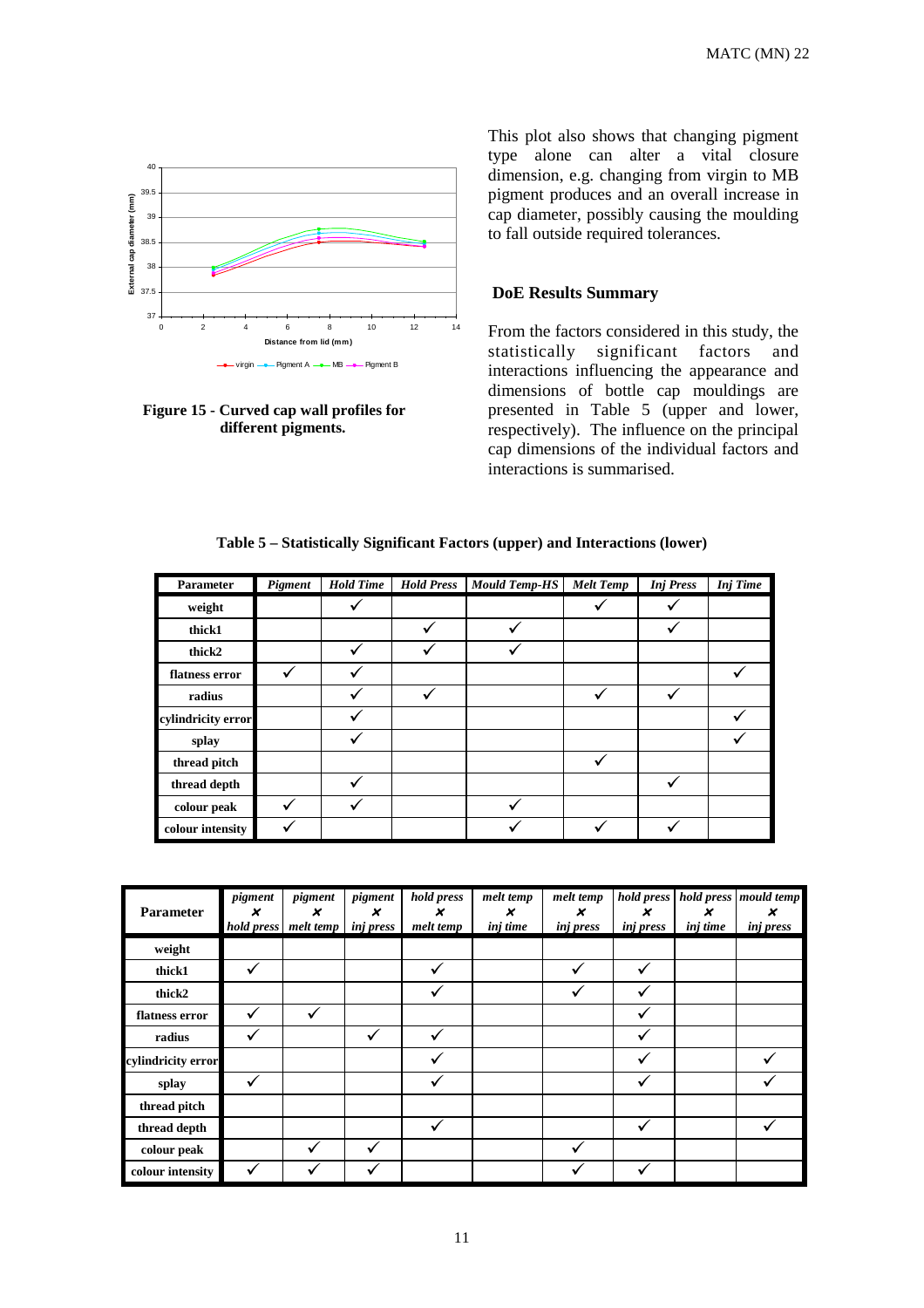## *Processing Variables*

- •Hold time the material solidifies and shrinks causing a pressure drop which is compensated for by more material being pumped into the mould cavity. This reduces shrinkage so longer hold times lead to higher:
- $\Rightarrow$  weight
- $\Rightarrow$  thickness
- $\Rightarrow$  thread depth
- ⇒ diameter
- $\Rightarrow$  improved flatness and cylindricity.
- •Hold pressure displays similar effects to hold time by causing improved mould cavity filling (over-packing can occur at high pressures which may explain some of the non-linear trends observed).
- Mould temperature changes cooling, solidification and shrinkage rates. Higher mould temperatures delay "freezing-off" and lengthen the mould filling time leading to increased:
	- ⇒ weight
	- $\Rightarrow$  thickness
	- $\Rightarrow$  thread pitch and depth
	- $\Rightarrow$  improved flatness and cylindricity.
- Melt temperature changes the density of the molten feedstock which can lead to increased shrinkage for higher

temperatures and thus reductions in:

- ⇒ weight
- ⇒ thickness
- $\Rightarrow$  thread depth
- ⇒ diameter.
- Injection pressure increases lead to shear heating and melt compression resulting in similar effects on measured parameters as seen with hold pressure.
- Injection time increases in this factor reduce both shear heating and melt compression and increases the cooling rate within the cavity. This leads to an increase in shrinkage and decreased:
	- $\Rightarrow$  weight
- ⇒ thickness
- ⇒ diameter
- $\Rightarrow$  thread depth
- $\Rightarrow$  poorer flatness and cylindricity.

The effect of pigment in particular is highlighted in Table 6 (bold text indicates statistical significance) and the impact on the mouldings of the other processing variables are listed in Table 7 (filled symbols represent statisitcally significant relationships, arrows indicate direction of maximum or minimum response and semicircles indicate a non-linear response). The median values are used here to rank the different factors from high to low based on

|                    | high   | →                | →                | low              |
|--------------------|--------|------------------|------------------|------------------|
| weight             | MB     | virgin           | Pigment A        | Pigment B        |
| thick1             | virgin | Pigment A        | Pigment B        | МB               |
| thick2             | virgin | Pigment A        | Pigment B        | MВ               |
| flatness error     | virgin | <b>Pigment B</b> | MВ               | <b>Pigment A</b> |
| radius             | MВ     | Pigment A        | Pigment B        | virgin           |
| cylindricity error | MB     | Pigment A        | Pigment B        | virgin           |
| splay              | virgin | Pigment B        | Pigment A        | MВ               |
| thread pitch       | virgin | Pigment B        | Pigment A        | MB               |
| thread depth       | MB     | Pigment A        | virgin           | Pigment B        |
| colour peak        | virgin | <b>Pigment B</b> | <b>Pigment A</b> | <b>MB</b>        |
| colour intensity   | virgin | <b>Pigment A</b> | <b>Pigment B</b> | MВ               |

**Table 6 – Median Rankings of Pigment Influence on Cap Size, Shape and Appearance**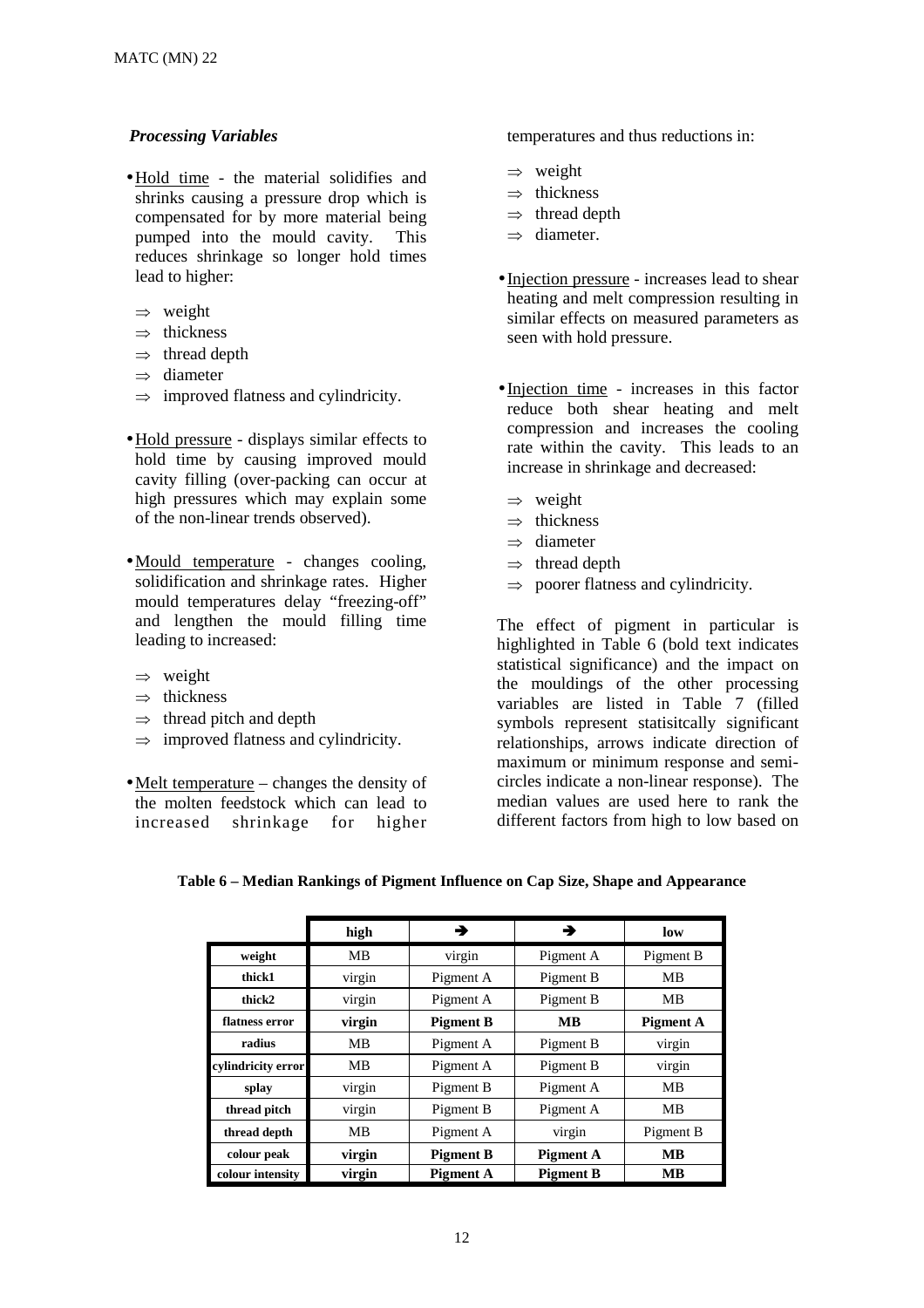MATC (MN) 22

| <b>Parameter</b> | <b>Hold Time</b> | <b>Hold Press</b> | <b>Mould Temp-HS</b> | <b>Melt Temp</b> | <b>Inj</b> Press | <b>Inj</b> Time |
|------------------|------------------|-------------------|----------------------|------------------|------------------|-----------------|
|                  | æ                | 仚                 | ⇑                    | J                | ▲                | Ū               |
| weight           | h > m > l        | h > m > l         | h > m > l            | l > m > h        | m > h > l        | l > h > m       |
|                  | ⇧                |                   |                      | ⇩                |                  | 介               |
| thick1           | h > m > l        | h > m > l         | h > l > m            | l > m > h        | m > h > l        | h > m > l       |
| thick2           |                  |                   |                      | ⇩                | n                | U               |
|                  | h > m > l        | h > m > 1         | h > l > m            | l > m > h        | m > h > l        | l > h > m       |
|                  | Ш                | U                 | ſĻ                   | U                | U                |                 |
| flatness error   | l > m > h        | h > l > m         | l > m > h            | l > h > m        | h > l > m        | h > l > m       |
|                  |                  |                   | ſĻ                   |                  | M                | ⇩               |
| radius           | h > m > l        | h > m > 1         | l > m > h            | m > l > h        | h > m > l        | l > m > h       |
| cylindricity     | J                | U                 | υ                    | U                | ∩                | æ               |
| error            | l > m > h        | l > h > m         | l > h > m            | h > l > m        | m > l > h        | h > m > l       |
|                  |                  | U                 | い                    | ∩                | U                | æ               |
| splay            | m > h > l        | l > h > m         | h > l > m            | m>l>h            | h > l > m        | h > m > l       |
| thread pitch     | ſĻ               | ſĻ                | い                    |                  | ⇑                | $\cap$          |
|                  | l > m > h        | l > m > h         | h > l > m            | m > h > l        | h > m > l        | m > h > l       |
|                  |                  | ⇑                 | $\cap$               | U                |                  | Π               |
| thread depth     | h > m > l        | h > m > l         | m > h > l            | l > h > m        | m > h > l        | l > m > h       |
|                  |                  | ∩                 |                      | ⇩                | ⇑                | U               |
| colour peak      | m > h > l        | m>1>h             | h > l > m            | l > m > h        | h > m > l        | l > h > m       |
| colour           |                  | ∩                 |                      |                  |                  | 介               |
| intensity        | h > l > m        | m>1>h             | h > m > l            | l > h > m        | m > h > l        | h > m > l       |

**Table 7 – Median Rankings of Process Factor Influences on Cap Size, Shape and Appearance**

their influence on the individual characteristic cap quantities

#### *Interactions*

The effects of pigment-based interactions:

- pigment  $\times$  hold pressure
- pigment  $\times$  melt temperature
- pigment  $\times$  injection pressure

are likely to be related to the increase in crystallisation temperature evident with phthalocyanine based pigments.

The effects of injection pressure interactions:

- melt temperature  $\times$  injection pressure
- $\bullet$  hold pressure  $\times$  injection pressure
- mould temperature  $\times$  injection pressure

are probably based on the amplification of the shear heating and melt compression

effect commonly observed with injection pressure alone. However, interestingly, the injection time based interactions show no statistically significant effects on the mouldings.

This procedure of analysing interactions can often magnify weak, statistically insignificant trends when only single factors are considered.

#### *Pigments*

Pigment effects can be summarised by:

- nucleation and higher temperature crystallisation,
	- ⇒ early freeze-off
	- $\Rightarrow$  processing implications
- anisotropic shrinkage ratio,  $\Rightarrow$  dimensional instability
	- $\Rightarrow$  distortion/warpage.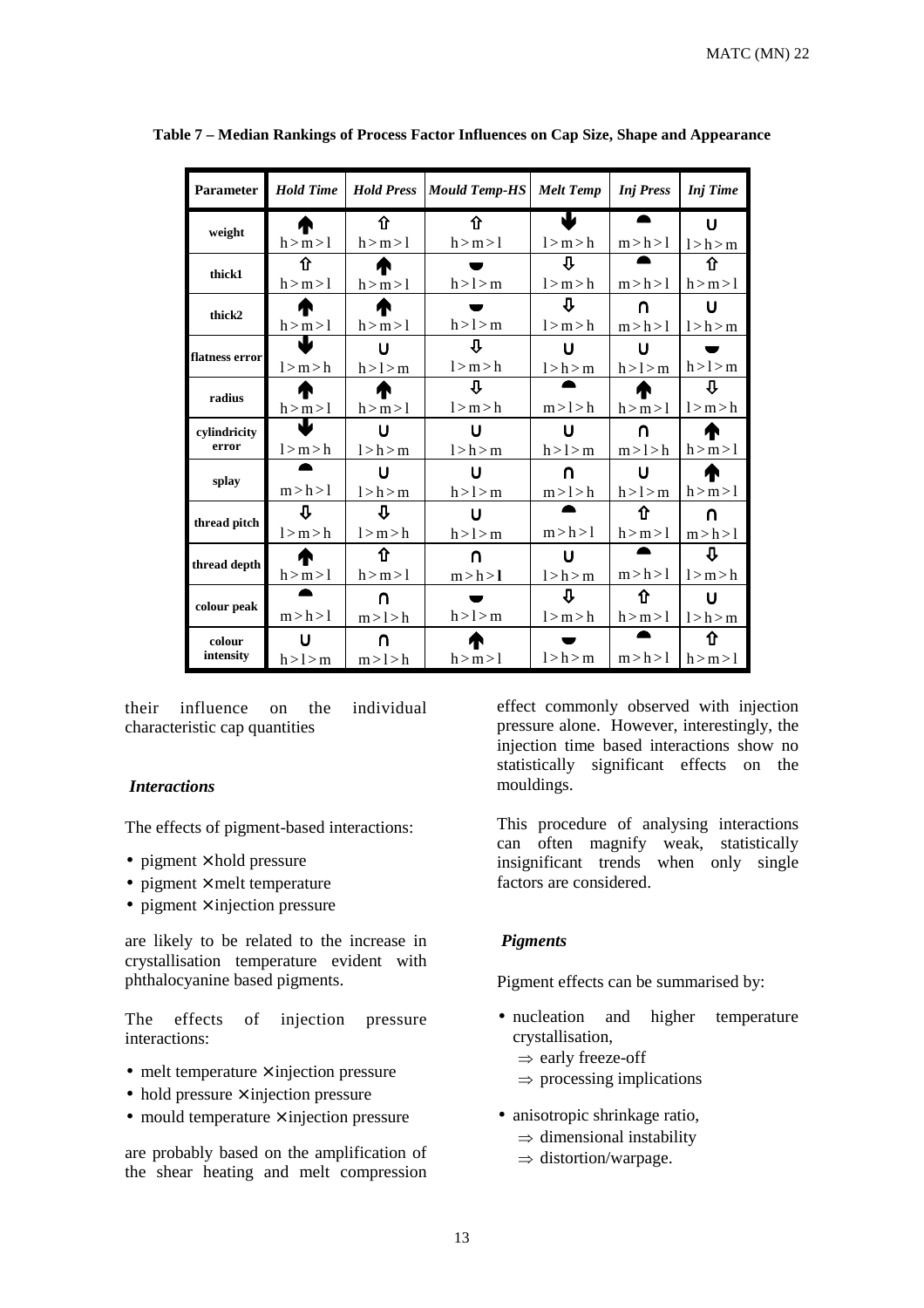**Table 8 – Median Rankings of Pigment Influence on Cap Size, Shape and Appearance**



Similarly, Tables 8 and 9 show more factor and interaction rankings. These are assigned based on the number of cap properties which are significantly influenced by a particular factor or interaction. These help to assign the importance of factors or interactions in terms of the scope rather than scale of their impact on the bottle cap mouldings.

# **CONCLUDING REMARKS**

It is important to understand the dimensional stability of injection-moulded artefacts manufactured from commodity polymers. Allowances can be made for increased shrinkage or anisotropic shrinkage by designing an over-sized or unbalanced dimension mould cavity to accommodate these effects.

Alternatively, controlling shrinkage by changing processing conditions is particularly useful when manufacturing items from differently coloured feedstocks in the same mould cavity, where the different pigments may affect the shrinkage to different extents.

It is clear that there are differences in the size, shape and appearance of complex closures associated with changes in pigmentation and processing variables.

These differences are due to changes in:

- the stiffness of the moulding on ejection
- changes in material shrinkage ratio
- degree of material compaction within the mould.

The basic trends in the data are summarised in Figure 16 which show the effect on the principal parameters of *increasing* a particular processing variable.

In summary:

- changing pigments affects product dimensions as well as colour
- changing processing variables affects product appearance as well as dimensions
- longer hold times improve dimensional stability
- changing a processing variable or pigment to control one particular moulding property will simultaneously affect many others.



#### **Table 9 – Median Rankings of Pigment Influence on Cap Size, Shape and Appearance**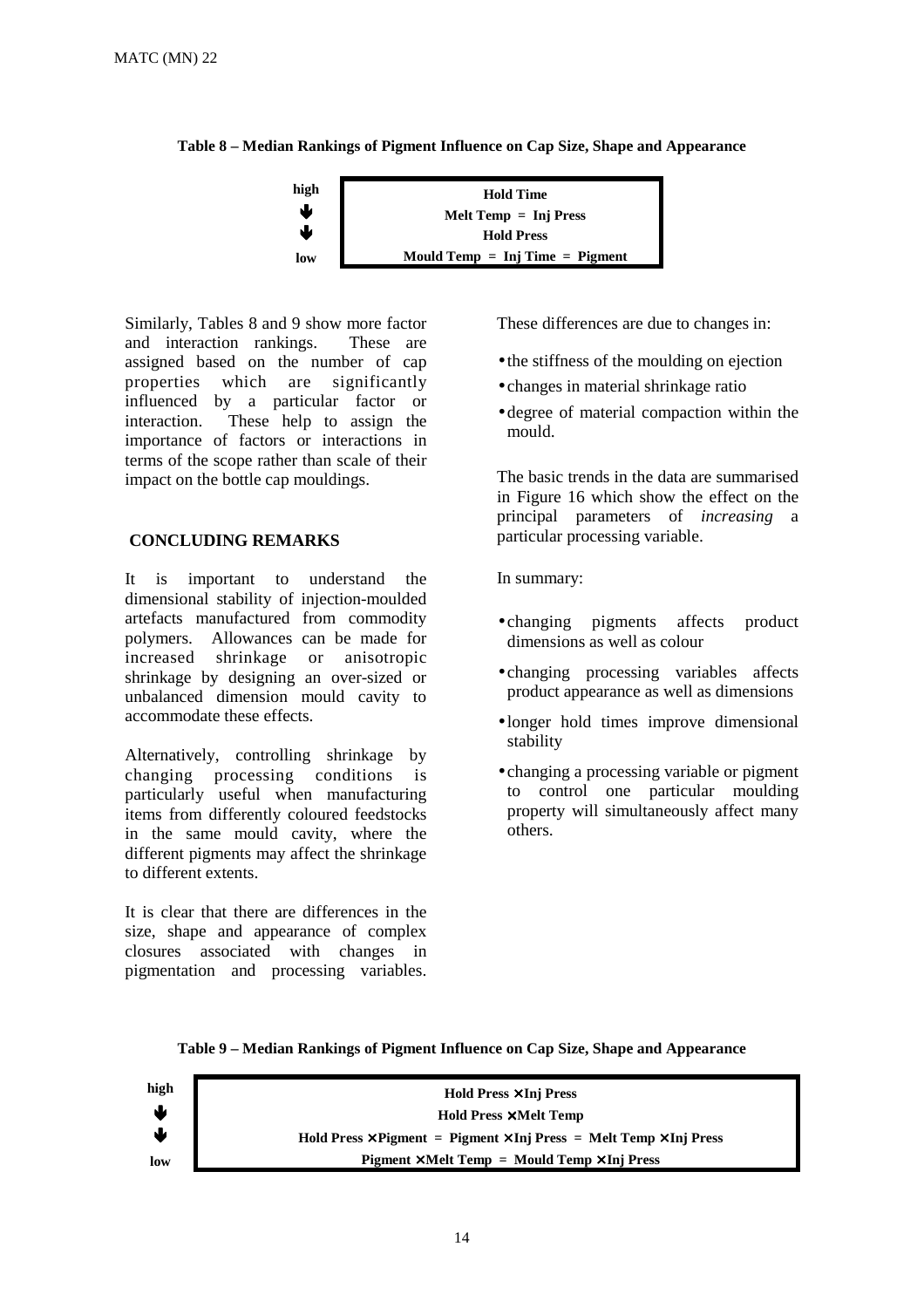

**Figure 16 - Control diagram depicting the statistically significant processing variables which affect non-geometric quantities (upper) and geometric quantities (lower).**